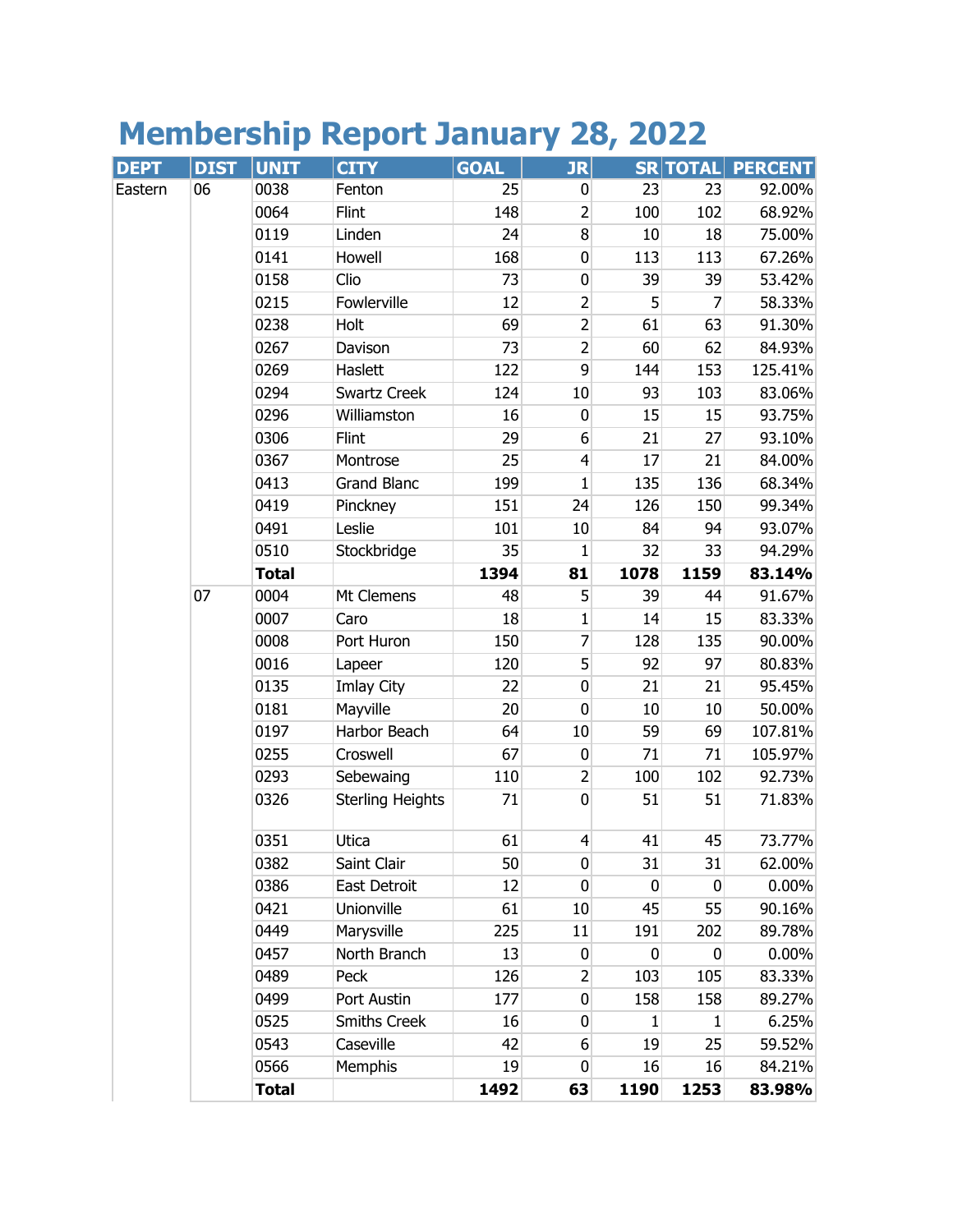|          | 08           | 0022         | Saginaw              | 93   | 5                | 61   | 66   | 70.97%  |
|----------|--------------|--------------|----------------------|------|------------------|------|------|---------|
|          |              | 0057         | Owosso               | 68   | 0                | 8    | 8    | 11.76%  |
|          |              | 0101         | Greenville           | 220  | $\overline{4}$   | 171  | 175  | 79.55%  |
|          |              | 0125         | <b>Birch Run</b>     | 12   | $\pmb{0}$        | 8    | 8    | 66.67%  |
|          |              | 0150         | Frankenmuth          | 58   | $\overline{4}$   | 39   | 43   | 74.14%  |
|          |              | 0153         | Saint Johns          | 99   | 13               | 74   | 87   | 87.88%  |
|          |              | 0175         | Saranac              | 127  | 3                | 93   | 96   | 75.59%  |
|          |              | 0182         | Hubbardston          | 115  | $\mathbf 0$      | 71   | 71   | 61.74%  |
|          |              | 0203         | Belding              | 153  | $\overline{2}$   | 145  | 147  | 96.08%  |
|          |              | 0212         | Chesaning            | 38   | $\overline{2}$   | 32   | 34   | 89.47%  |
|          |              | 0248         | Laingsburg           | 140  | $\overline{2}$   | 116  | 118  | 84.29%  |
|          |              | 0256         | Saint Louis          | 41   | $\pmb{0}$        | 32   | 32   | 78.05%  |
|          |              | 0295         | Breckenridge         | 82   | 5                | 59   | 64   | 78.05%  |
|          |              | 0380         | Carson City          | 157  | 9                | 136  | 145  | 92.36%  |
|          |              | 0412         | Bath                 | 196  | $\mathbf{1}$     | 139  | 140  | 71.43%  |
|          |              | 0439         | Saginaw              | 264  | $\mathbf{1}$     | 220  | 221  | 83.71%  |
|          |              | 0452         | Stanton              | 148  | $\overline{4}$   | 116  | 120  | 81.08%  |
|          |              | <b>Total</b> |                      | 2011 | 55               | 1520 | 1575 | 78.32%  |
|          | 18           | 0014         | Birmingham-<br>Troy  | 85   | $\mathbf{1}$     | 50   | 51   | 60.00%  |
|          |              | 0020         | Pontiac              | 40   | 8                | 32   | 40   | 100.00% |
|          |              | 0063         | Clarkston            | 93   | $\mathbf 0$      | 62   | 62   | 66.67%  |
|          |              | 0108         | Oxford               | 159  | 13               | 105  | 118  | 74.21%  |
|          |              | 0143         | Auburn Hills         | 100  | 5                | 70   | 75   | 75.00%  |
|          |              | 0149         | Holly                | 17   | $\pmb{0}$        | 21   | 21   | 123.53% |
|          |              | 0172         | Rochester            | 27   | 3                | 15   | 18   | 66.67%  |
|          |              | 0216         | Milford              | 171  | 5                | 134  | 139  | 81.29%  |
|          |              | 0224         | Wixom                | 50   | $\pmb{0}$        | 37   | 37   | 74.00%  |
|          |              | 0233         | Lake Orion           | 167  | $\overline{2}$   | 115  | 117  | 70.06%  |
|          |              | 0253         | Royal Oak            | 179  | $\overline{4}$   | 144  | 148  | 82.68%  |
|          |              | 0346         | Farmington           | 118  | 5                | 86   | 91   | 77.12%  |
|          |              | 0374         | <b>Berkley</b>       | 161  | 0                | 140  | 140  | 86.96%  |
|          |              | 0377         | Waterford            | 234  | 0                | 158  | 158  | 67.52%  |
|          |              | <b>Total</b> |                      | 1601 | 46               | 1169 | 1215 | 75.89%  |
|          | <b>Total</b> |              |                      | 6498 | 245              | 4957 | 5202 | 80.06%  |
| Lower    | 09           | 0009         | Muskegon             | 20   | $\overline{0}$   | 16   | 16   | 80.00%  |
| Northern |              | 0010         | Manistee             | 143  | $\overline{4}$   | 105  | 109  | 76.22%  |
|          |              | 0035         | <b>Traverse City</b> | 41   | $\overline{2}$   | 34   | 36   | 87.80%  |
|          |              | 0069         | Whitehall            | 169  | $\mathbf{1}$     | 148  | 149  | 88.17%  |
|          |              | 0076         | Ludington            | 278  | $\bf{0}$         | 202  | 202  | 72.66%  |
|          |              | 0094         | Cadillac             | 131  | $\overline{3}$   | 112  | 115  | 87.79%  |
|          |              | 0120         | Suttons Bay          | 14   | $\boldsymbol{0}$ | 12   | 12   | 85.71%  |
|          |              | 0219         | Fife Lake            | 194  | $\overline{7}$   | 135  | 142  | 73.20%  |
|          |              | 0221         | Frankfort            | 38   | $\boldsymbol{0}$ | 38   | 38   | 100.00% |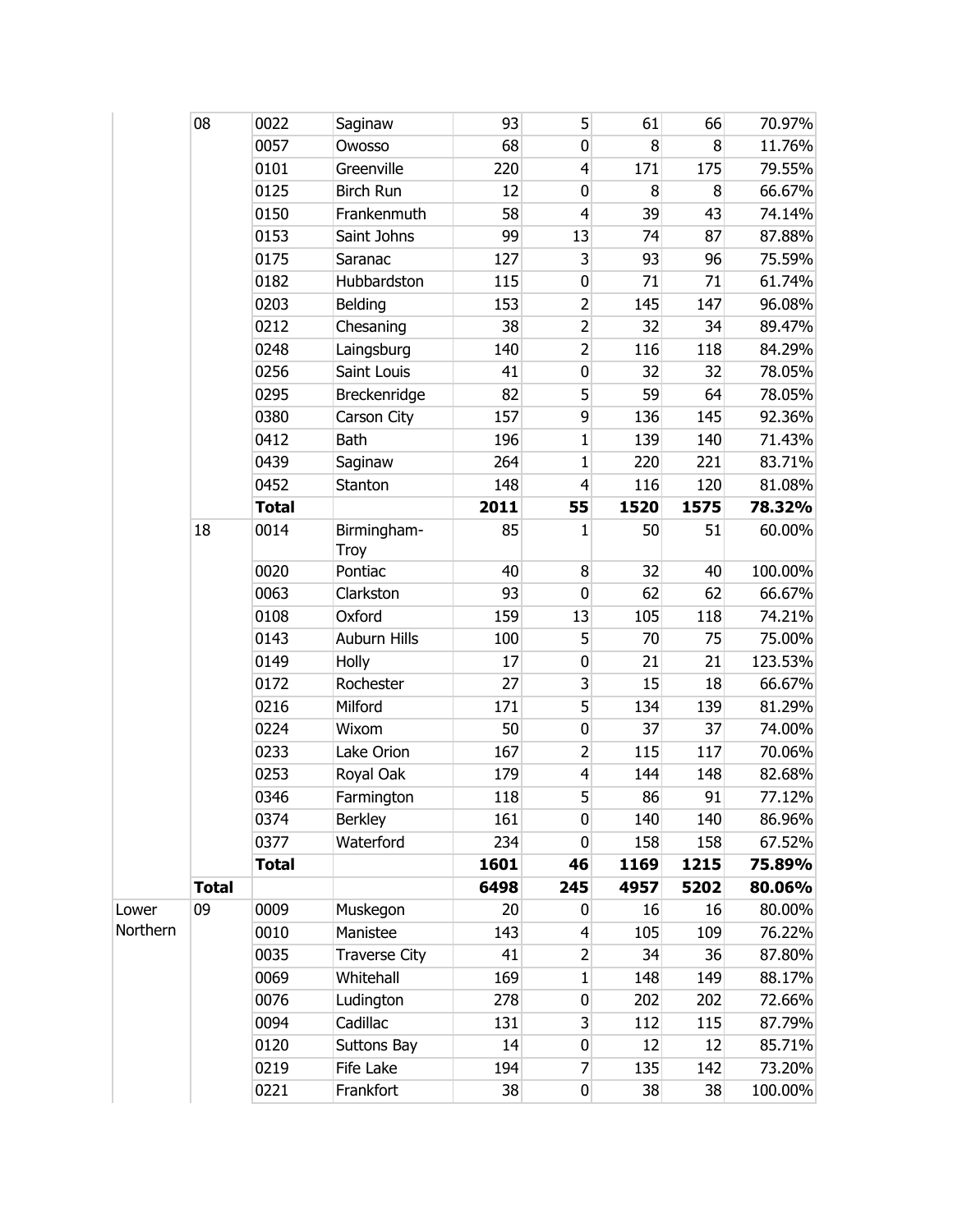|              | 0289         | Williamsburg          | 13   | 0              | 12   | 12   | 92.31%  |
|--------------|--------------|-----------------------|------|----------------|------|------|---------|
|              | 0297         | Ravenna               | 71   | $\overline{4}$ | 43   | 47   | 66.20%  |
|              | 0300         | Lake City             | 171  | $\overline{7}$ | 141  | 148  | 86.55%  |
|              | 0381         | Newaygo               | 237  | 5              | 197  | 202  | 85.23%  |
|              | 0397         | Holton                | 178  | $\mathbf{1}$   | 130  | 131  | 73.60%  |
|              | 0411         | Hesperia              | 121  | $\pmb{0}$      | 82   | 82   | 67.77%  |
|              | 0531         | Copemish              | 28   | $\mathbf{1}$   | 12   | 13   | 46.43%  |
|              | <b>Total</b> |                       | 1847 | 35             | 1419 | 1454 | 78.72%  |
| 10           | 0018         | Bay City              | 94   | 0              | 87   | 87   | 92.55%  |
|              | 0098         | <b>Big Rapids</b>     | 30   | 0              | 25   | 25   | 83.33%  |
|              | 0104         | Standish              | 104  | 3              | 75   | 78   | 75.00%  |
|              | 0106         | Grayling              | 33   | $\overline{4}$ | 22   | 26   | 78.79%  |
|              | 0110         | Mount Pleasant        | 29   | $\mathbf 0$    | 30   | 30   | 103.45% |
|              |              |                       |      |                |      |      |         |
|              | 0162         | Luzerne               | 80   | 5              | 71   | 76   | 95.00%  |
|              | 0165         | Midland               | 145  | 5              | 107  | 112  | 77.24%  |
|              | 0171         | Gladwin               | 30   | $\overline{4}$ | 20   | 24   | 80.00%  |
|              | 0211         | East Tawas            | 48   | 6              | 28   | 34   | 70.83%  |
|              | 0239         | Linwood               | 61   | $\overline{2}$ | 44   | 46   | 75.41%  |
|              | 0240         | Blanchard             | 67   | 3              | 64   | 67   | 100.00% |
|              | 0245         | Prudenville           | 30   | $\pmb{0}$      | 21   | 21   | 70.00%  |
|              | 0254         | Mikado                | 65   | 3              | 49   | 52   | 80.00%  |
|              | 0273         | Temple                | 25   | $\overline{2}$ | 22   | 24   | 96.00%  |
|              | 0274         | Oscoda                | 162  | $\pmb{0}$      | 113  | 113  | 69.75%  |
|              | 0370         | Prescott              | 146  | 6              | 116  | 122  | 83.56%  |
|              | 0404         | Harrison              | 148  | 0              | 125  | 125  | 84.46%  |
|              | 0416         | Saint Helen           | 186  | $\overline{2}$ | 139  | 141  | 75.81%  |
|              | 0422         | Hale                  | 104  | $\mathbf{1}$   | 89   | 90   | 86.54%  |
|              | 0443         | Sanford               | 189  | $\overline{2}$ | 150  | 152  | 80.42%  |
|              | 0473         | Barryton              | 11   | $\mathbf 0$    | 12   | 12   | 109.09% |
|              | 0554         | Morley                | 47   | 0              | 15   | 15   | 31.91%  |
|              | 0558         | Farwell               | 194  | $\overline{0}$ | 131  | 131  | 67.53%  |
|              | <b>Total</b> |                       | 2028 | 48             | 1555 | 1603 | 79.04%  |
| 19           | 0122         | Wolverine             | 43   | 1              | 40   | 41   | 95.35%  |
|              | 0159         | Mackinaw City         | 163  | $\overline{2}$ | 146  | 148  | 90.80%  |
|              | 0198         | Lewiston              | 134  | $\overline{0}$ | 102  | 102  | 76.12%  |
|              | 0226         | Charlevoix            | 19   | 0              | 14   | 14   | 73.68%  |
|              | 0227         | East Jordan           | 40   | 1              | 30   | 31   | 77.50%  |
|              | 0281         | <b>Harbor Springs</b> | 119  | $\overline{4}$ | 103  | 107  | 89.92%  |
|              | 0317         | Onaway                | 27   | $\bf{0}$       | 20   | 20   | 74.07%  |
|              | 0463         | South Boardman        | 33   | $\overline{4}$ | 30   | 34   | 103.03% |
|              |              |                       |      |                |      |      |         |
|              | <b>Total</b> |                       | 578  | 12             | 485  | 497  | 85.99%  |
| <b>Total</b> |              |                       | 4453 | 95             | 3459 | 3554 | 79.81%  |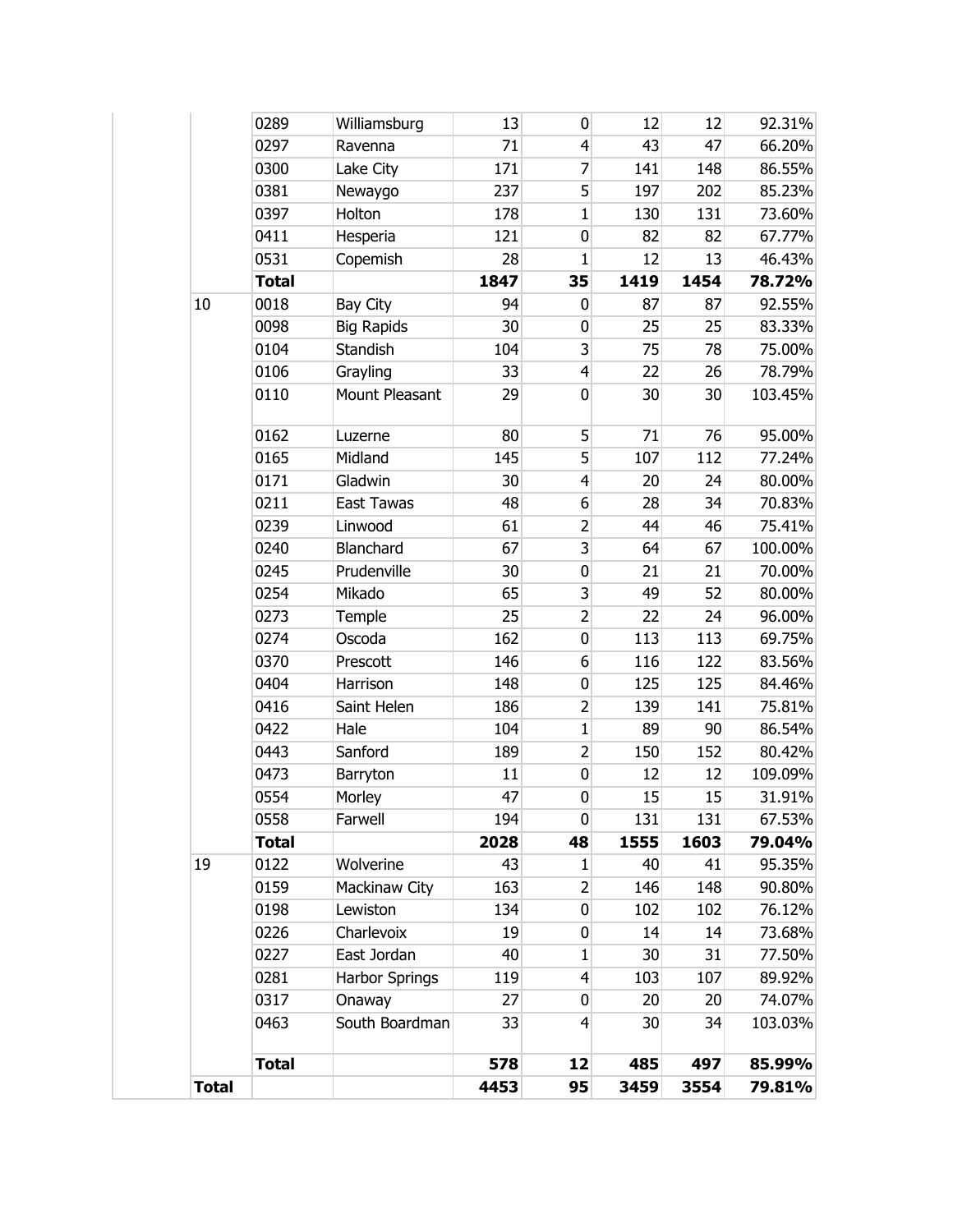| Southern    | 01           | 0032         | Livonia               | 316  | 9                       | 240             | 249          | 78.80%  |
|-------------|--------------|--------------|-----------------------|------|-------------------------|-----------------|--------------|---------|
|             |              | 0147         | Northville            | 61   | $\mathbf 0$             | 38              | 38           | 62.30%  |
|             |              | 0375         | Detroit               | 10   | $\pmb{0}$               | 1               | 1            | 10.00%  |
|             |              | <b>Total</b> |                       | 387  | 9                       | 279             | 288          | 74.42%  |
|             | 16           | 0067         | Lincoln Park          | 79   | $\overline{2}$          | 60              | 62           | 78.48%  |
|             |              | 0111         | Wayne                 | 22   | $\mathbf 0$             | 20              | 20           | 90.91%  |
|             |              | 0200         | Taylor                | 77   | $\mathbf 0$             | 62              | 62           | 80.52%  |
|             |              | 0217         | Wyandotte             | 565  | $\mathbf{1}$            | 455             | 456          | 80.71%  |
|             |              | 0231         | New Boston            | 17   | $\overline{0}$          | 13              | 13           | 76.47%  |
|             |              | 0232         | Dearborn<br>Heights   | 182  | $\overline{4}$          | 132             | 136          | 74.73%  |
|             |              | 0364         | Dearborn              | 134  | $\mathbf{3}$            | 101             | 104          | 77.61%  |
|             |              | 0389         | Riverview             | 97   | $\overline{2}$          | 97              | 99           | 102.06% |
|             |              | 0396         | Garden City           | 252  | $\overline{7}$          | 216             | 223          | 88.49%  |
|             |              | 0409         | Allen Park            | 92   | 5                       | 67              | 72           | 78.26%  |
|             |              | 0426         | Trenton               | 109  | $\overline{2}$          | 76              | 78           | 71.56%  |
|             |              | 0472         | Melvindale            | 10   | $\mathbf 0$             | 7               | 7            | 70.00%  |
|             |              | <b>Total</b> |                       | 1636 | 26                      | 1306            | 1332         | 81.42%  |
|             | <b>Total</b> |              |                       | 2023 | 35                      | 1585            | 1620         | 80.08%  |
| <b>UPAA</b> | 12           | 0003         | Sault Sainte<br>Marie | 185  | $\mathbf 0$             | 136             | 136          | 73.51%  |
|             |              | 0005         | Ironwood              | 40   | $\overline{2}$          | 11              | 13           | 32.50%  |
|             |              | 0011         | Wakefield             | 32   | $\pmb{0}$               | 15              | 15           | 46.88%  |
|             |              | 0017         | <b>Iron River</b>     | 34   | $\overline{7}$          | 27              | 34           | 100.00% |
|             |              | 0021         | Stambaugh             | 90   | 5                       | 65              | 70           | 77.78%  |
|             |              | 0027         | Bessemer              | 24   | $\mathbf 0$             | $\mathbf{1}$    | $\mathbf{1}$ | 4.17%   |
|             |              | 0041         | Ewen                  | 24   | $\mathbf 0$             | 21              | 21           | 87.50%  |
|             |              | 0043         | Stephenson            | 27   | $\mathbf 0$             | 19              | 19           | 70.37%  |
|             |              | 0044         | Marquette             | 384  | 17                      | 313             | 330          | 85.94%  |
|             |              | 0050         | <b>Iron Mountain</b>  | 51   | $\mathbf{1}$            | 27              | 28           | 54.90%  |
|             |              | 0071         | Gladstone             | 105  | $\mathbf{1}$            | 78              | 79           | 75.24%  |
|             |              | 0074         | Newberry              | 168  | $\mathbf{2}$            | 127             | 129          | 76.79%  |
|             |              | 0082         | Escanaba              | 10   | $\mathbf 0$             | $\overline{9}$  | 9            | 90.00%  |
|             |              | 0090         | Lake Linden           | 97   | 13                      | 81              | 94           | 96.91%  |
|             |              | 0092         | Rockland              | 41   | $\mathbf 0$             | 36              | 36           | 87.80%  |
|             |              | 0114         | Greenwood             | 66   | $\mathbf{1}$            | 56              | 57           | 86.36%  |
|             |              | 0115         | Escanaba River        | 23   | $\overline{0}$          | 18              | 18           | 78.26%  |
|             |              | 0131         | Munising              | 163  | $1\vert$                | 113             | 114          | 69.94%  |
|             |              | 0146         | Menominee             | 244  | $\overline{\mathbf{3}}$ | 203             | 206          | 84.43%  |
|             |              | 0186         | Hancock               | 17   | $\boldsymbol{0}$        | 14              | 14           | 82.35%  |
|             |              | 0244         | Powers                | 24   | $\mathbf{1}$            | 17              | 18           | 75.00%  |
|             |              | 0290         | Engadine              | 52   | $\overline{3}$          | 39              | 42           | 80.77%  |
|             |              | 0301         | Rapid River           | 13   | $\boldsymbol{0}$        | 9               | 9            | 69.23%  |
|             |              | 0340         | Hermansville          | 23   | $\mathbf{1}$            | 20 <sup>°</sup> | 21           | 91.30%  |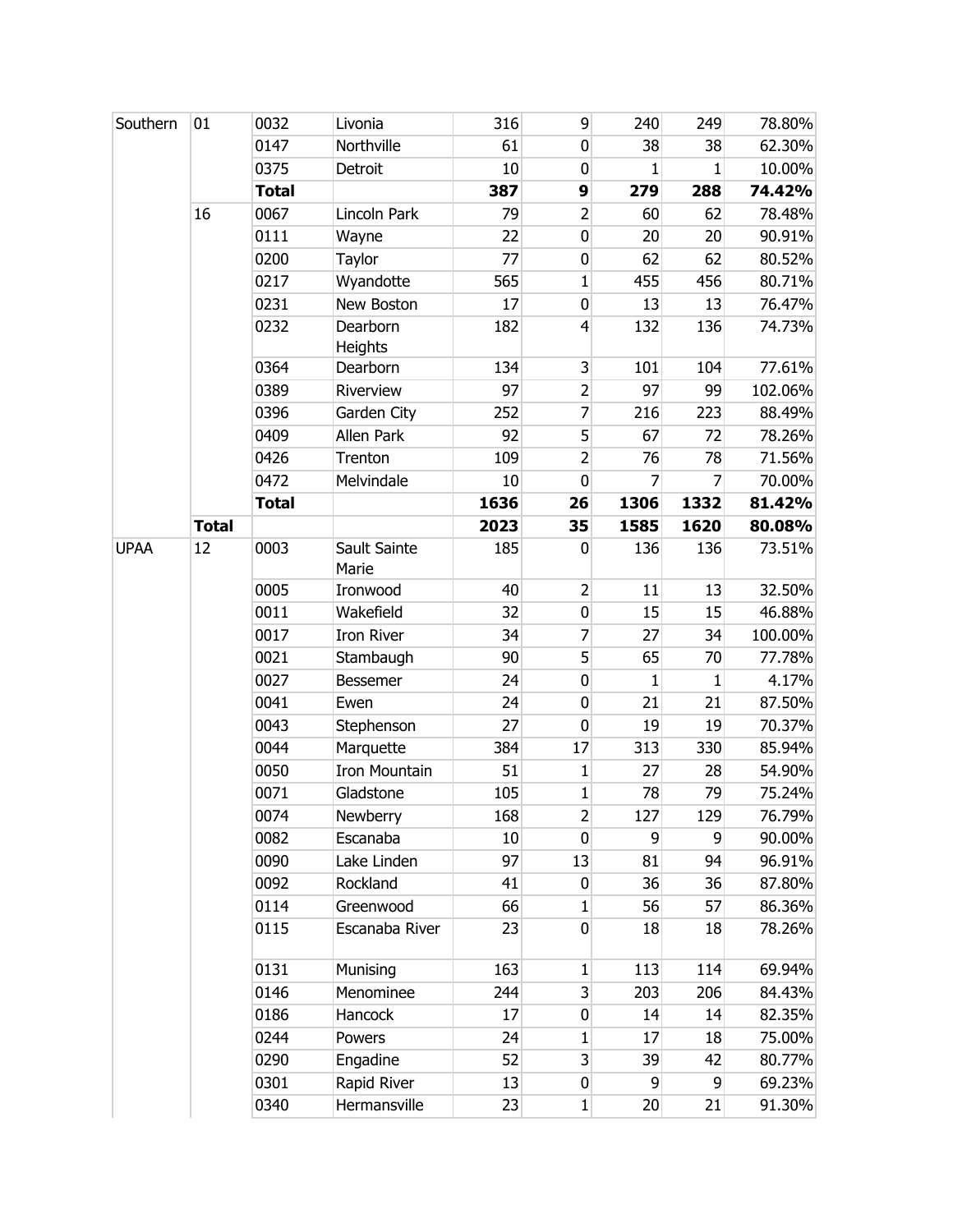|         |              | 0349         | Little Lake         | 137  | 11               | 101            | 112            | 81.75%  |
|---------|--------------|--------------|---------------------|------|------------------|----------------|----------------|---------|
|         |              | 0393         | Hulbert             | 82   | $\mathbf{1}$     | 57             | 58             | 70.73%  |
|         |              | 0438         | <b>Bark River</b>   | 23   | 0                | 21             | 21             | 91.30%  |
|         |              | 0444         | Baraga              | 22   | 0                | 15             | 15             | 68.18%  |
|         |              | 0487         | Carney              | 15   | $\pmb{0}$        | $\pmb{0}$      | $\pmb{0}$      | 0.00%   |
|         |              | 0540         | Perkins             | 20   | $\pmb{0}$        | 18             | 18             | 90.00%  |
|         |              | 0559         | Rock                | 35   | 3                | 22             | 25             | 71.43%  |
|         |              | <b>Total</b> |                     | 2271 | 73               | 1689           | 1762           | 77.59%  |
|         | <b>Total</b> |              |                     | 2271 | 73               | 1689           | 1762           | 77.59%  |
| Western | 02           | 0029         | <b>Jackson</b>      | 214  | 7                | 167            | 174            | 81.31%  |
|         |              | 0034         | Tecumseh            | 104  | $\mathbf{1}$     | 91             | 92             | 88.46%  |
|         |              | 0066         | Carleton            | 31   | $\overline{2}$   | 17             | 19             | 61.29%  |
|         |              | 0072         | Dundee              | 33   | $\mathbf{1}$     | 31             | 32             | 96.97%  |
|         |              | 0081         | Concord             | 26   | $\overline{2}$   | 22             | 24             | 92.31%  |
|         |              | 0097         | Adrian              | 114  | $\pmb{0}$        | 100            | 100            | 87.72%  |
|         |              | 0117         | Manchester          | 65   | 7                | 53             | 60             | 92.31%  |
|         |              | 0155         | <b>Britton</b>      | 19   | $\mathbf 1$      | 15             | 16             | 84.21%  |
|         |              | 0180         | Hudson              | 76   | $\overline{2}$   | 62             | 64             | 84.21%  |
|         |              | 0192         | Temperance          | 42   | $\overline{2}$   | 43             | 45             | 107.14% |
|         |              | 0193         | Luna Pier           | 16   | $\pmb{0}$        | $\overline{7}$ | $\overline{7}$ | 43.75%  |
|         |              | 0268         | Milan               | 37   | 4                | 29             | 33             | 89.19%  |
|         |              | 0282         | Ypsilanti           | 65   | $\mathbf{1}$     | 34             | 35             | 53.85%  |
|         |              | 0313         | Springport          | 10   | 0                | 6              | 6              | 60.00%  |
|         |              | 0315         | Brooklyn            | 392  | $\mathbf{1}$     | 357            | 358            | 91.33%  |
|         |              | 0322         | Saline              | 187  | 9                | 145            | 154            | 82.35%  |
|         |              | 0324         | Jackson             | 68   | $\pmb{0}$        | 70             | 70             | 102.94% |
|         |              | 0325         | Blissfield          | 87   | $\mathbf{Z}$     | 62             | 64             | 73.56%  |
|         |              | 0368         | Morenci             | 65   | $\mathbf{1}$     | 41             | 42             | 64.62%  |
|         |              | 0392         | Deerfield           | 27   | $\pmb{0}$        | 23             | 23             | 85.19%  |
|         |              | 0514         | Ida                 | 131  | 9                | 79             | 88             | 67.18%  |
|         |              | 0550         | Onsted              | 104  | 14               | 82             | 96             | 92.31%  |
|         |              | 0557         | Dexter              | 110  | $\overline{2}$   | 90             | 92             | 83.64%  |
|         |              | <b>Total</b> |                     | 2023 | 68               | 1626           | 1694           | 83.74%  |
|         | 03           | 0042         | Charlotte           | 81   | 0                | 7              | 7              | 8.64%   |
|         |              | 0048         | Grand Ledge         | 190  | 20               | 141            | 161            | 84.74%  |
|         |              | 0052         | Coldwater           | 117  | $\overline{2}$   | 88             | 90             | 76.92%  |
|         |              | 0053         | Hillsdale           | 141  | $\overline{0}$   | 125            | 125            | 88.65%  |
|         |              | 0054         | <b>Battle Creek</b> | 33   | $\mathbf{1}$     | 30             | 31             | 93.94%  |
|         |              | 0055         | Albion              | 26   | 0                | 23             | 23             | 88.46%  |
|         |              | 0156         | Montgomery          | 24   | $\boldsymbol{0}$ | 25             | 25             | 104.17% |
|         |              | 0157         | Quincy              | 107  | $\overline{4}$   | 100            | 104            | 97.20%  |
|         |              | 0196         | Union City          | 15   | $\mathbf{2}$     | 17             | 19             | 126.67% |
|         |              | 0257         | Augusta             | 37   | $6 \overline{6}$ | 41             | 47             | 127.03% |
|         |              | 0259         | Bronson             | 40   | $1\vert$         | 38             | 39             | 97.50%  |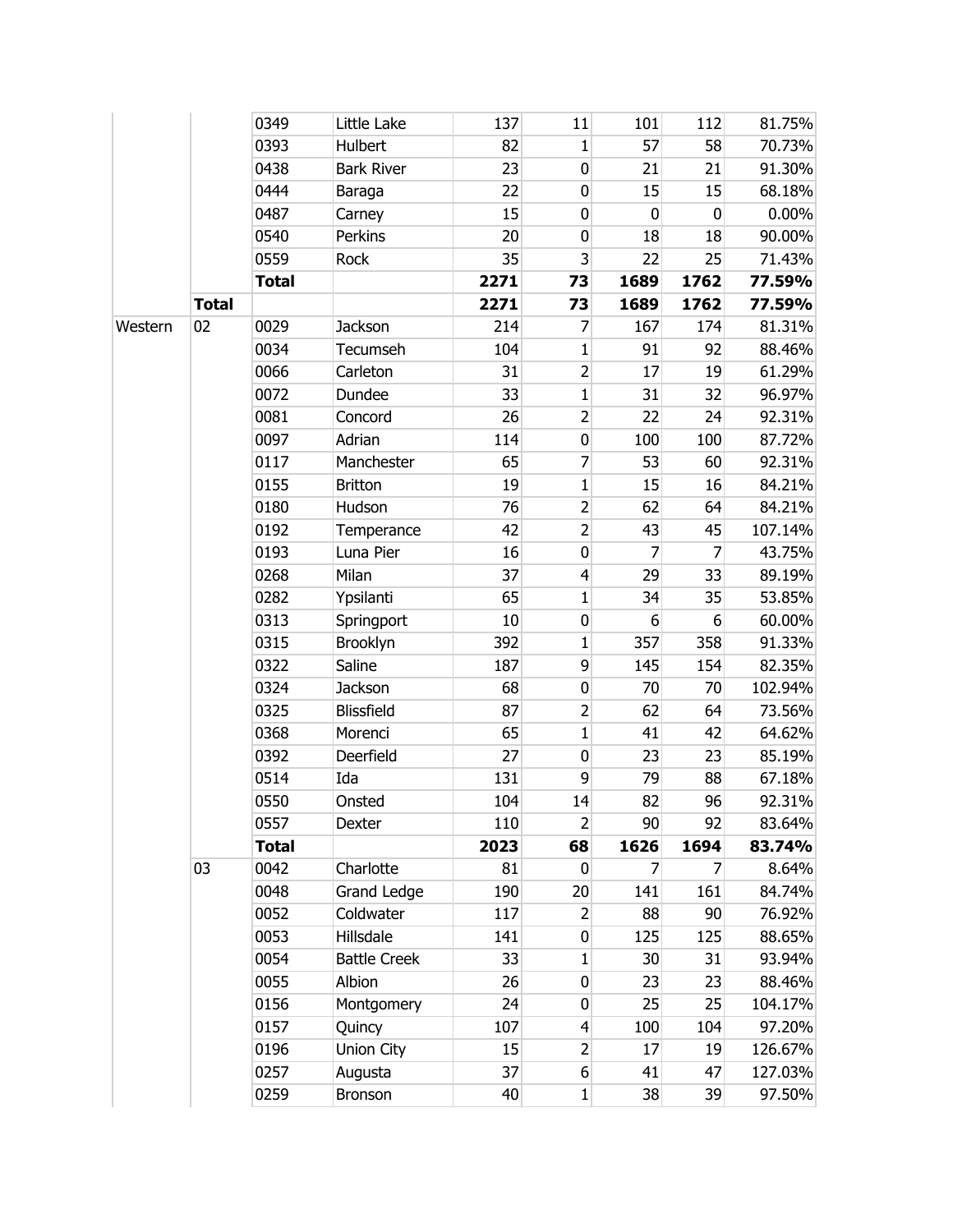|    | 0298         | <b>Battle Creek</b>    | 265  | 8               | 208            | 216            | 81.51%  |
|----|--------------|------------------------|------|-----------------|----------------|----------------|---------|
|    | 0360         | Reading                | 47   | $\mathbf{1}$    | 42             | 43             | 91.49%  |
|    | 0465         | Climax                 | 58   | $\mathbf 0$     | 53             | 53             | 91.38%  |
|    | 0475         | Schoolcraft            | 124  | $\mathbf 0$     | 100            | 100            | 80.65%  |
|    | <b>Total</b> |                        | 1305 | 45              | 1038           | 1083           | 82.99%  |
| 04 | 0026         | <b>Niles</b>           | 36   | $\mathbf 0$     | 35             | 35             | 97.22%  |
|    | 0045         | <b>Hastings</b>        | 60   | $\mathbf{1}$    | 56             | 57             | 95.00%  |
|    | 0049         | South Haven            | 553  | $\mathbf{1}$    | 447            | 448            | 81.01%  |
|    | 0051         | Buchanan               | 203  | $\mathbf 0$     | 175            | 175            | 86.21%  |
|    | 0068         | Paw Paw                | 16   | $\bf{0}$        | 6              | 6              | 37.50%  |
|    | 0073         | <b>Sturgis</b>         | 92   | $\mathbf 0$     | 61             | 61             | 66.30%  |
|    | 0085         | <b>Berrien Springs</b> | 66   | $\mathbf{1}$    | 56             | 57             | 86.36%  |
|    | 0089         | Allegan                | 20   | $\mathbf 0$     | 5 <sup>1</sup> | 5              | 25.00%  |
|    | 0105         | Benton Harbor          | 31   | $\pmb{0}$       | 22             | 22             | 70.97%  |
|    | 0127         | Dorr                   | 115  | $\mathbf{1}$    | 104            | 105            | 91.30%  |
|    | 0138         | White Pigeon           | 21   | $\mathbf 0$     | 0              | $\mathbf 0$    | 0.00%   |
|    | 0160         | Bangor                 | 48   | $\mathbf 0$     | 37             | 37             | 77.08%  |
|    | 0169         | New Buffalo            | 38   | $\mathbf 0$     | 37             | 37             | 97.37%  |
|    | 0170         | <b>Three Rivers</b>    | 74   | $\pmb{0}$       | 42             | 42             | 56.76%  |
|    | 0174         | Lawrence               | 29   | $\mathbf{1}$    | 40             | 41             | 141.38% |
|    | 0204         | Three Oaks             | 116  | $\overline{4}$  | 98             | 102            | 87.93%  |
|    | 0223         | Constantine            | 86   | $\mathbf 0$     | 63             | 63             | 73.26%  |
|    | 0309         | Decatur                | 10   | $\mathbf 0$     | $\overline{2}$ | $\overline{2}$ | 20.00%  |
|    | 0331         | Bridgman               | 73   | $\mathbf{1}$    | 58             | 59             | 80.82%  |
|    | 0344         | Galien                 | 37   | $\mathbf 0$     | 34             | 34             | 91.89%  |
|    | 0345         | Baroda                 | 45   | $\pmb{0}$       | 34             | 34             | 75.56%  |
|    | 0362         | Coloma                 | 63   | $\overline{2}$  | 42             | 44             | 69.84%  |
|    | 0365         | Edwardsburg            | 159  | $\overline{2}$  | 107            | 109            | 68.55%  |
|    | 0454         | Colon                  | 84   | $\pmb{0}$       | 77             | 77             | 91.67%  |
|    | 0484         | <b>Hickory Corners</b> | 123  | $\mathbf{1}$    | 92             | 93             | 75.61%  |
|    | 0518         | New Troy               | 44   | $\bf{0}$        | 53             | 53             | 120.45% |
|    | 0568         | Stevensville           | 177  | 6               | 144            | 150            | 84.75%  |
|    | <b>Total</b> |                        | 2419 | 21              | 1927           | 1948           | 80.53%  |
| 05 | 0002         | <b>Grand Rapids</b>    | 71   | 8               | 48             | 56             | 78.87%  |
|    | 0006         | Holland                | 359  | $\mathbf 0$     | 305            | 305            | 84.96%  |
|    | 0028         | <b>Grand Haven</b>     | 1739 | 21              | 1427           | 1448           | 83.27%  |
|    | 0033         | Zeeland                | 23   | $\overline{0}$  | 18             | 18             | 78.26%  |
|    | 0047         | <b>Comstock Park</b>   | 357  | $\overline{9}$  | 280            | 289            | 80.95%  |
|    | 0059         | <b>Grand Rapids</b>    | 19   | $\mathbf{1}$    | 16             | 17             | 89.47%  |
|    | 0102         | Rockford               | 102  | $\mathbf 0$     | 76             | 76             | 74.51%  |
|    | 0123         | Kent City              | 121  | 5 <sup>1</sup>  | 118            | 123            | 101.65% |
|    | 0154         | Wyoming                | 253  | $\overline{4}$  | 140            | 144            | 56.92%  |
|    | 0179         | Grandville             | 247  | $\vert 4 \vert$ | 240            | 244            | 98.79%  |